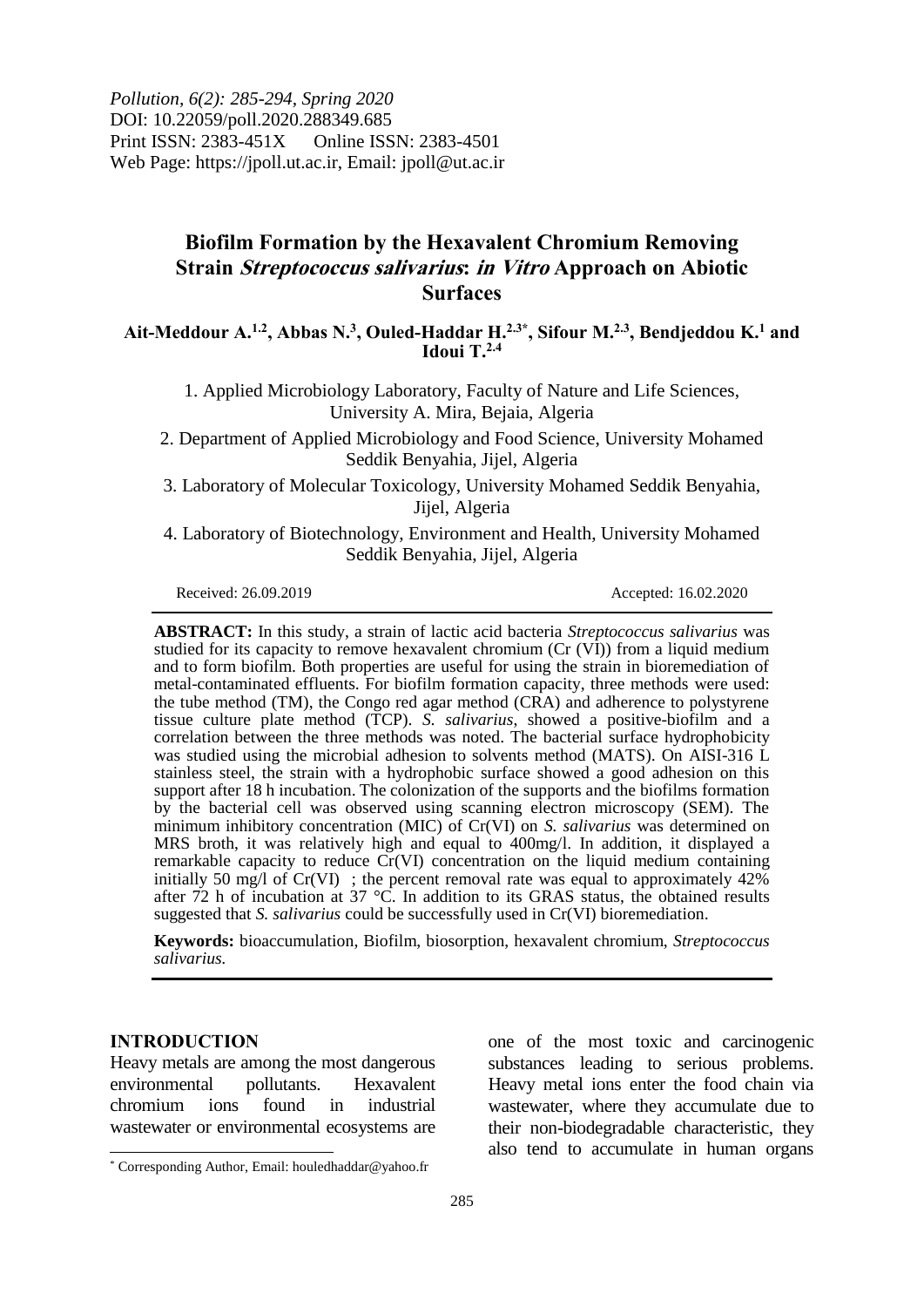(Zhoo and Hayens, 2010; Bilgiç and Çimen, 2019). Only a small part of industrial wastewaters is treated (less than 10%), most of them, however, remain untreated and serious pollution complications therefore occurred (Rizzi et al., 2017). New approaches requiring environmentally friendly biological resources have been proposed and several studies have been carried out in this direction using plants or microorganisms for the adsorption of heavy metals (Fosso-Kankeu and Mulaba-Bofubiandi, 2013).

Lactic acid bacteria, which are often associated with food products, especially fermented products, have a great "cleaning" potential, according to Kinoshita et al. (2013), they can effectively prevent the absorption of heavy metals in the digestive tract and their diffusion to the organism.

Some authors like Bhakta et al. (2012) and Schut et al. (2011) have studied the mechanism of biosorption of heavy metals by lactic acid bacteria. It was suggested that the presence of the extracellular polysaccharide and the S-layers in bacteria can provide several adsorption and scavenging sites for metal ions due to the presence of many anionic functional groups (e.g: sulfhydrils, carboxyls, hydroxides, sulfonates, amide and amine groups) thus immobilizing the toxic elements and inducing local detoxification **(**Etesami, 2018). The same author has reported that biofilms, usually composed of extracellular polymeric substances, also adsorb heavy metals.

On the other hand, microbial biofilms play a crucial role in a variety of disciplines, including biotechnology, immunology, biofouling and biodeterioration (Fleming and Wingender, 2001). Biofilm formation is a dynamic process and different mechanisms are involved in its attachment and growth. Depending on the biofilm type and microorganisms involved, 90% of the particulate fraction of the biofilm can be extracellular polymeric substances (EPS),

they have been recognized to be involved in adhesion to surfaces and biofilm formation and to cell adhesion/ recognition mechanisms (Staudt et al., 2004; Caggianiello et al., 2016). EPS are biopolymers such as polysaccharides, proteins, glycoproteins, lipids, and phospholipids. EPS play a major role in the formation and maintenance of the biofilm structure (Neu et al., 2001). Formation of biofilms by some species of lactic acid bacteria has been reported, they, therefore, play positive roles. They can be used as flora to colonize surfaces in contact with food and prevent the introduction of pathogens (Leriche and Carpentier, 2000; Arena et al., 2017), or used as efficient metal biosorbents when fixed to biotic or abiotic materials in bioremediation processes (Rafaat et al., 2016).

The aim of this work was, firstly to detect and evaluate the potential of *S. salivarius* to form biofilms on various solid surface and secondly to test its ability to remove hexavalent chromium from the growth medium.

## **MATERIAL AND METHODS**

The strain of *S. salivarius* St.sa used in this study, previously isolated from milk was kindly provided by Prof. T. Idoui from the laboratory of Biotechnology, Environment and Health/University Mohamed Seddik Benyahia of Jijel. It was grown in de Man, Rogosa and Sharpe (MRS, MERCK, Germany) agar and broth and incubated at  $37 \text{ °C}/24$  h prior to use.

Biofilm formation of *S. salivarius* was evaluated by TM according to the protocol described by Christensen et al. (1982) with some modifications. Nine ml of bacterial culture  $(10^8 \text{ CFU/ml})$  in Trypticase-Soy Broth (TSB, DIFCO, France) were poured into polystyrene tubes (PS) and incubated at 37 °C for 24 h. The tubes were decanted and washed with Tryptone Salt solution (TS, pH 7.0) and dried. Dried tubes were stained with crystal violet (0.1%) (SIGMA,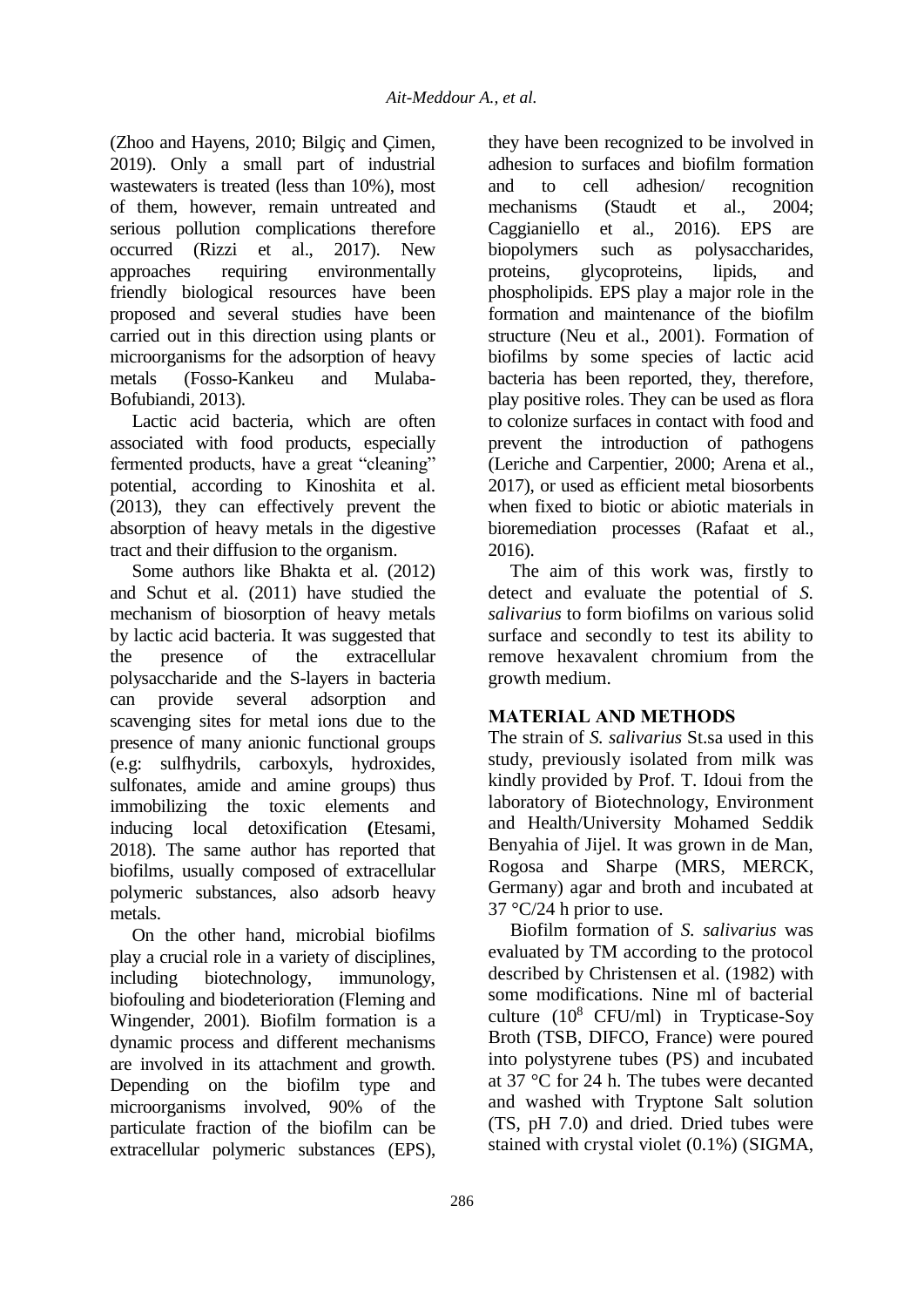France). Excess stain was removed and tubes were washed with distilled water. Tubes were than dried in inverted position and observed for biofilm.

The ability of bacteria to produce slime, was tested on solid medium CRA, (52g Brain Heart Infusion (BHI) agar, 25 g glucose, 25 g sucrose, 0.8 g of congo red, 1000 ml of distilled water) as described by Sedláček et al. (2010). All the ingredients were from MERCK (France). The medium is inoculated with the bacterial culture. After 48 h incubation at 37 °C, agar medium was observed.

The quantitative method of adherence to polystyrene TCP proposed by O'Toole et al. (1998) was used with some modifications. Briefly, 100 μl of culture  $(10^8$ CFU ml<sup>-1</sup>) ) in TSB-YE (TSB supplemented with 0.6% Yeast Extract, Difco, France) were added to the wells of sterile flat bottom 96-well polystyrene tissue culture plates (Nunc®, polystyrène, France) and incubated for 48 h at 25, 30 and 37 °C. Cultures were decanted and wells were washed with distilled water in order to remove non adherent cells. 150 μl of 0.1% crystal violet (SIGMA, France) were added to the wells for 30 min. The stained biofilms were rinsed with distilled water and extracted with 200 μl of 95% ethanol (SIGMA, France). 125 μl of the content of each well are then transferred to a new sterile microplate. The amount of biofilm was quantified by measuring the OD at 570 nm using a microplate reader.

Microbial-adhesion to solvents (MATS) is based on comparing microbial cell affinity to polar and nonpolar solvent (Bellon-Fontaine et al., 1996). The polar solvent can be an electron acceptor or an electron donor. The following pairs of solvents were used: (i) chloroform an acidic solvent (electron acceptor), hexadecane, a nonpolar, *n*-alkane, and (ii) ethyl acetate, a basic solvent (strong electron donor), and decane, a nonpolar *n*alkane. The four solvents used were from SIGMA (France). Culture of *S. salivarius* in

TSB (DIFCO) was harvested by centrifugation at 8,000 x *g* at 4 °C for 20 min and then washed twice with 150 mM NaCl solution pH 6.8 (SIGMA, France) and resuspended, in the same solution, to give an absorbance of 0.8 *(A0)*. 0.4 ml of solvent was added to 2.4 ml of cell suspension. The twophase system was mixed to form an emulsion by vortexing for 60 s and allowed to separate for 15 min. The absorbance at 600nm *(A1)* was measured with a UV-visible spectrophotometer (JENWAY 6105 UV/VIS spectrometer, USA). The affinity was calculated using the following formula:

% Affinity =  $[1 - (A_I/A_0)] \times 100$ ,

where  $A_0$  is the absorbance of the aqueous cell suspension before mixing and *A<sup>1</sup>* is the absorbance after mixing.

The stainless steel surface used for biofilm experiments was AISI 316 L  $(20\times10$  mm). Before adherence assays, the coupons were washed as described by Bellon- Fontaine and Cerf (1990) with some modifications. They were washed using a 10-min immersion in an alkaline detergent  $2\%$  (v/v) RBS 35 solution, then rinsed by immersion in tap water (50  $^{\circ}$ C) for 25 min. Five further 1-min immersions in distilled water were performed, then they were autoclaved (120 °C/20 min) and dried in a laminar air flow hood. Adherence assays were performed using a modification of the procedure of Chavant et al. (2002). Bacterial cells were harvested  $(8000\times220)$ min,  $4 \degree C$ ) and washed in TS solution then resuspended in the same solution  $(10^8)$ CFU/ml). Ten millilitres of the bacterial suspension was poured into a Petri plate containing a stainless steel coupon and incubated at 25, 30 and 37 °C for 3 h. The coupons were then washed with TS solution, and the remaining cells were either re-incubated for 18 h with 10 ml TSB-YE or detached from the inert surfaces by vortexing, for 2 min, in 20 ml of the same solution in the presence of sterile glass beads. Viable adherent cells were counted after cultivation on TSA (Difco).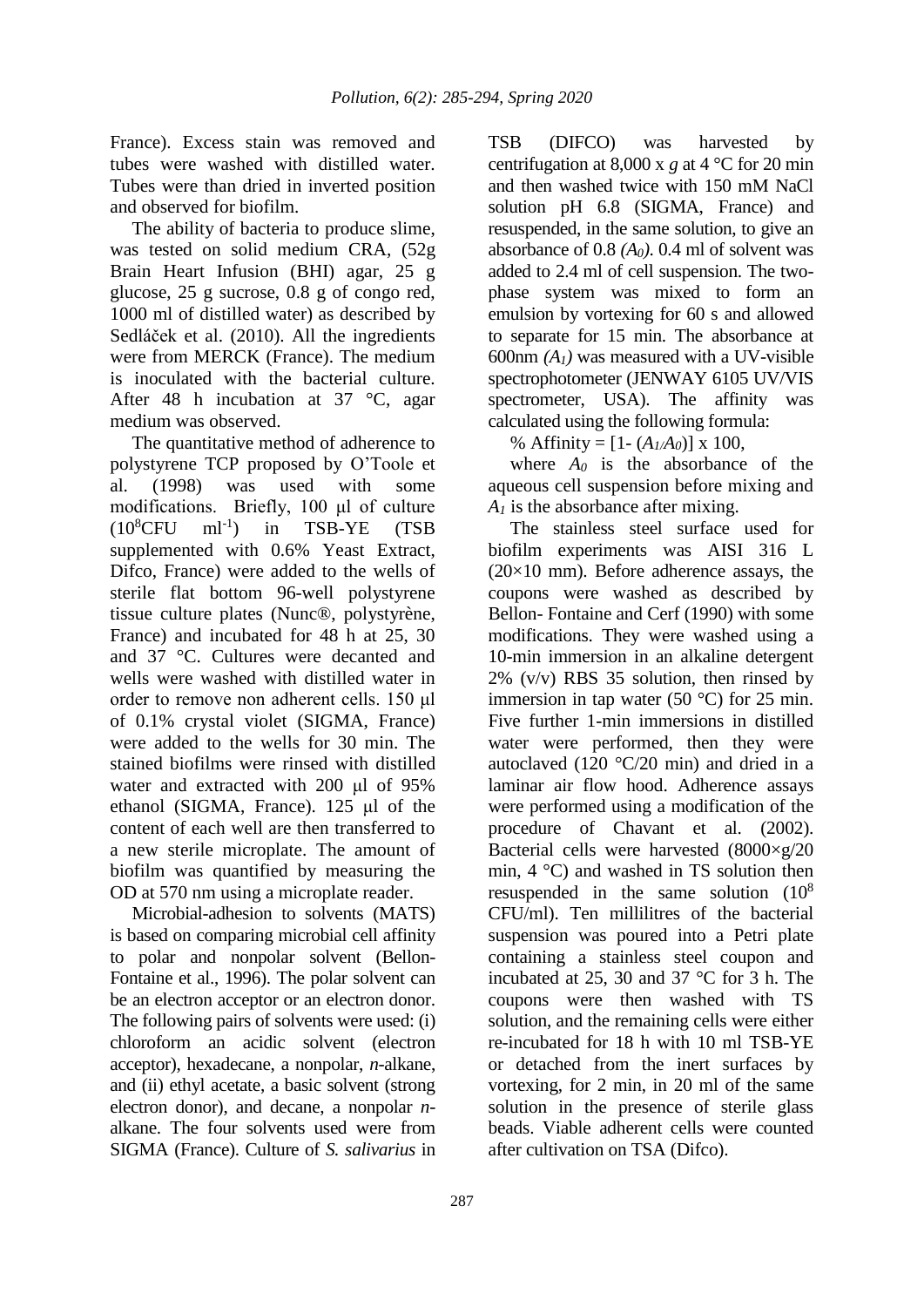Biofilm of *S. salivarius* was prepared as described previously by Chavant et al. (2002) and incubated for 7 days with removal medium each 24 h**.** Sessile cells were fixed on the support with a solution of 1% glutaraldehyde (SIGMA, France) for 1 h, washed 3 times with TS for 3 min then cells were dehydrated using a graded ethanol series (50, 70, 90 and 100%, three times for 10 min each) and finally kept in sterile Petri plates. SEM technique allows us to observe the structure of biofilms and the production or not of exopolymers by *S. salivarius*. The used microscope is an environmental one.

The method used to determine the MIC of Cr(VI) is the liquid medium dilution method described by Guo et al. (2010), corresponding to a modified protocol of Hassen et al. (1998). First, a stock solution for Cr(VI) at 1000 mg/L was prepared using  $K_2Cr_2O_7$ . The test consists of preparing an increasing concentration gradient of Cr(VI) (ranging from 0 mg/l to 500 mg/l), a first series of test tubes with a total volume of 10 ml, containing MRS broth and the metal was prepared to which is added 200µl of the LAB strain  $(OD_{600nm} = 1.0)$  previously activated. On the other hand, a second set of representative blank tubes for each concentration of metal was also prepared. The tubes were then incubated with shaking at 37 °C for 24 h. Bacterial growth was monitored by measuring the absorbance at 600 nm at t0 and t24. The MIC is the lowest concentration (expressed in mg/l) capable of inhibiting the growth of the bacterium.

Sterile 250 ml Erlenmeyer flask containing a final volume of 100 ml of MRS with a concentration of 50 mg/L of Cr(VI), was inoculated with 2% of the bacterial culture  $OD_{600nm}$  1.0) previously activated (Shakoori et al., 2000). Three other flasks were also prepared: the first is exempt of bacterial culture, to assess the impact of abiotic factors on the fate of chromium. The second is devoid of Cr, to estimate the growth pattern without the metal, and the third contained an autoclaved biomass at the same final concentration together with the hexavalent chromium, to assess the possible biosorption effect on cell debris. The Erlenmeyer flasks were incubated at 37 °C with shaking for a period of 72 h.

To monitor the concentration of chromium in time, samples of 10 ml are collected at times t0, t24, t48 and t72. The samples were centrifuged for 20 min at 6000 rpm to obtain cell-free supernatants (Bhattacharya and Gupta, 2013). In parallel, other samples were taken every 24 hours to monitor the growth of *S. salivarius*. Determination of Cr(VI) concentration was carried out according to the standard colorimetric method of Greenberg et al. (1985). The Cr(VI) of the test sample reacts with a complexing agent, 1,5-diphenycarbazide (DPC) in acid pH. Thus, after 10 to 15 minutes, the complex formed gives the purplish pink color whose intensity is proportional to the hexavalent chromium concentration and is measured spectrophotometrically at 540 nm (Ncibi et al., 2008). The rate of chromium reduction is calculated using the following formula (Ozturk et al., 2012).

 $R\% = [(C_0-C_t) / C_0] \times 100$ 

where  $C_0$  is the initial concentration of  $Cr(VI)$ ,  $C_t$  is the concentration of  $Cr(VI)$  in time t and t is the time of incubation.

All data in this study represented the mean of three experimental replicates. Statistical comparisons among the different results obtained by the different tests were performed by One-way analysis of variance using XL-STAT version 2009. A significance level of 0.05 was used.

## **RESULTS & DISCUSSION**

Based on Christensen et al. (1982) observations, the formation of a visible film lining the wall and the bottom of the tube, indicated a positive biofilm formation, the score ranges from strong,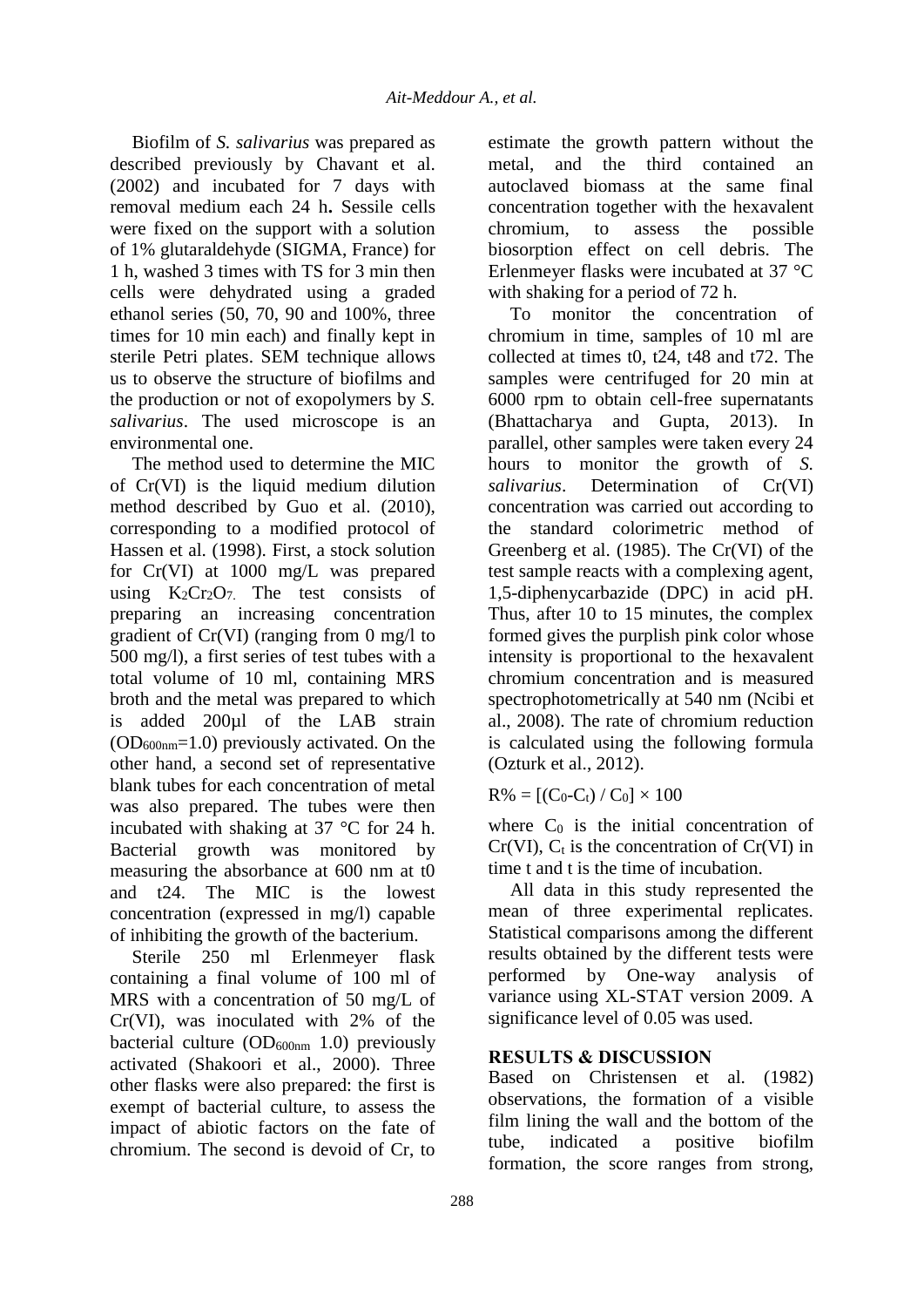

**Fig. 1. Biofilm and slime production by** *S. salivarius* **as confirmed by the tube method (a) and the Congo red agar method (b).**

moderate to weak depending on the intensity of the dye (crystal violet); however, biofilm formation is considered negative when a ring is formed at the liquid interface. The test showed that *S. salivarius*  was biofilm positive and considered a strong biofilm producer (Fig. 1a).

To be considered as strong slime producers, colonies should be colored in black with a dry crystalline consistency, while weak slime-producing colonies are stained in pink with occasional darkening at the centers. Moderate slime-producing colonies showed a darkening with the absence of a dry crystalline morphology (Mathur et al., 2006). This result showed that *S. salivarius* displayed a strong production potential of slime by the formation of black colonies on CRA (Fig. 1b).

A quantitative evaluation of the biofilm formation by *S. salivarius* was performed in 96-well microplates. Absorbance values at 570 nm after incubation at different temperatures (25, 30 and 37  $^{\circ}$ C) and staining with crystal violet were measured. These values were considered an index of bacterial

adhesion to the surface and consequently their ability to form biofilms. The results revealed that *S. salivarius* was able to adhere and consequently to form biofilms under the tested conditions (Fig. 2). Following the classification of Stepanovic et al. (2000) using the absorbance (A) of the sterile broth as a control (Ac): non-adherent (non-biofilm producer), A≤0.06 (Ac); weakly adherent (weak biofilm producer), 0.12≥A>0.06; moderately adherent (moderate biofilm producer), 0.24≥A>0.12; and strongly adherent (strong biofilm producer), A>0.24. *S. salivarius* was a strong biofilm producer at 25 °C (A=0.28 nm) and moderate biofilm producer at 30 and 37  $\degree$ C (A=0.18 nm). Statistical analysis showed significant differences (P<0.05) on the adherence ability of the strains when cultivated at  $25 \text{ °C}$ compared to 30 or 37 °C, but no difference (P>0.05) was noted between the values recorded at 30 and 37 °C. These results led us to conclude on the high impact of growth temperature (25 vs. 30  $^{\circ}$ C and 25 vs. 37  $^{\circ}$ C) on the adherence ability and the disparity among the strains.



**Fig. 2.** *S. salivarius* **biofilm formation evaluated by tissue culture plate method.**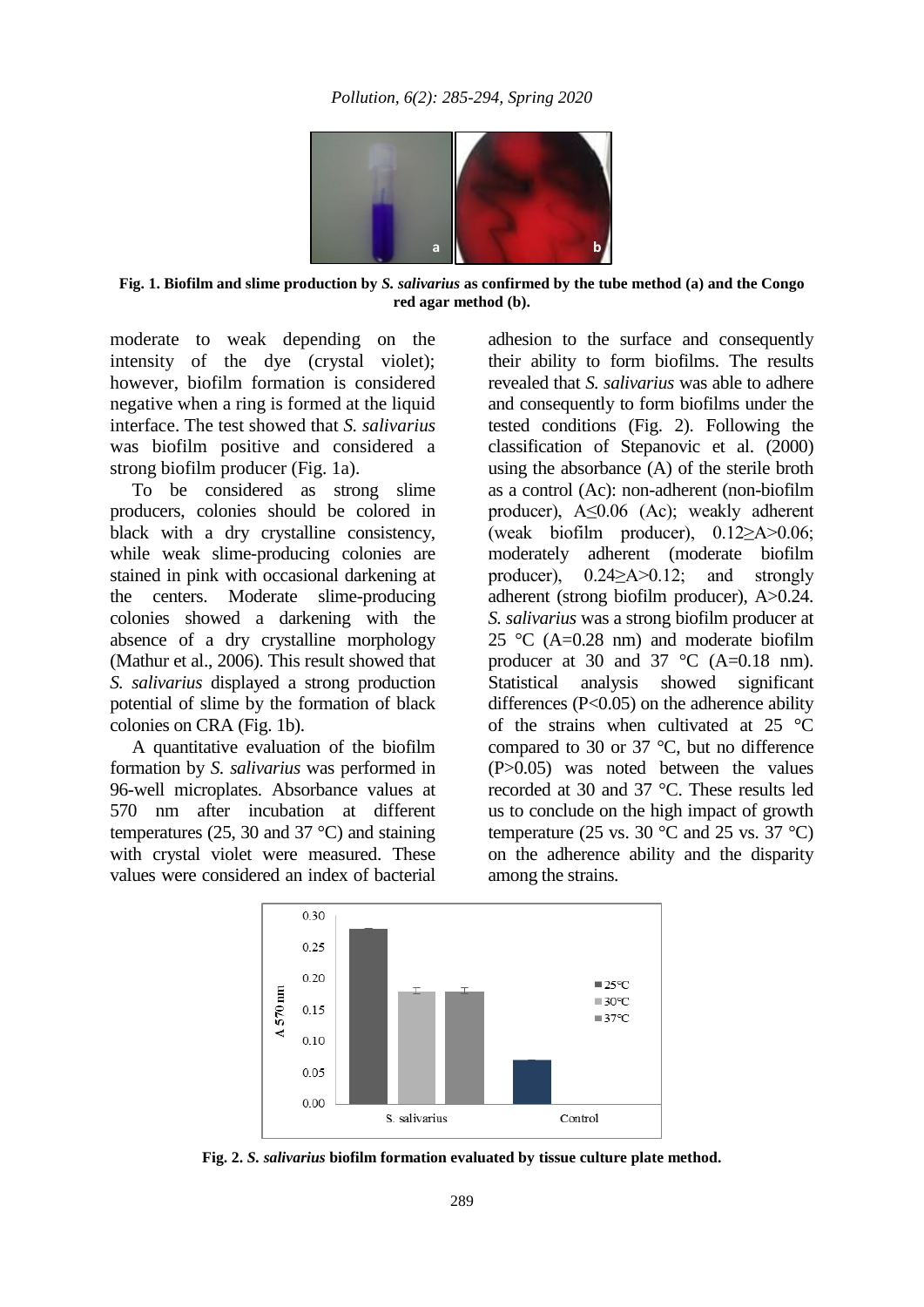*S. salivarius* has a hydrophobic surface; its affinity was higher to hexadecane (87.70%) and decane (92%) (nonpolar solvents) as shown in Fig. 3. The determination of the electron donor/acceptor character is based on the comparison of the affinity of the bacterium for polar and nonpolar solvents (couple of solvents). The difference between the percentage chloroform affinity and that of hexadecane makes it possible to evaluate the electron donor character; if this difference is positive, the character of the strain studied is considered basic (Bellon-Fontaine et al., 1996). The difference between the percentage of affinity to ethyl acetate and that of decane makes it possible to evaluate

the acceptor character of electrons of the microbial cells; if this difference is positive, the character of the strain studied is considered acidic (Bellon-Fontaine et al., 1996). The result showed that *S. salivarius* has an acidic character.

*S. salivarius* showed an adherence level of 7 log CFU/ml after 18 h. No significant differences (P>0.05) were recorded on the adhesion ability of the strain at the three tested temperatures (25, 30 and 37 °C). As shown in Fig. 4, we can observe that *S. salivarius* adheres to stainless steel AISI 316 L and seems to excrete exopolymers that enshrine bacteria creating small clusters on the surface.



**Fig. 3. Affinity (A%) of** *S. salivarius* **to solvents, chloroform, hexadecane, ethyl acetate and decane**



**Fig. 4. Scanning electron micrographs showing** *S. salivarius* **biofilm on stainless steels obtained after 7 days. a: Cells embedded in exopolymeric matrix and b: Cells aggregates.**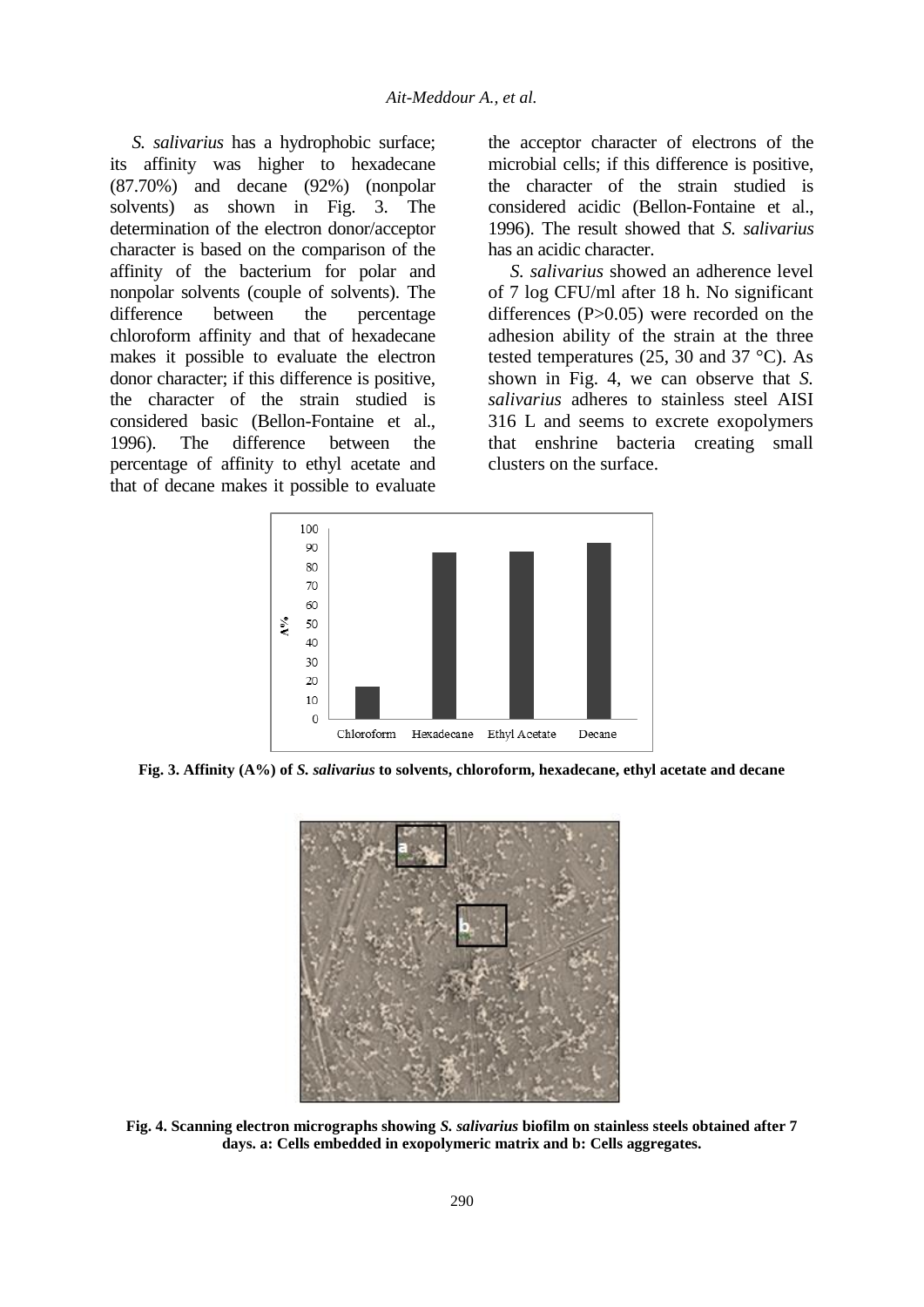



**Fig. 5. Percent Cr(VI) removal by living and dead** *S. salivarius* **cells (Initial Cr(VI) concentration was 50 mg/l).**

For MIC determination, it was found that the lowest concentration of Cr(VI) in which no growth of *S. salivarius* could be observed is equal to 400 mg/l.

Fig. 5 shows the variation of Cr(VI) reduction rate in different conditions, the obtained results indicated that the extracellular Cr(VI) concentration decreased considerably in the flask containing living cells, where the reduction rate is high and reached its maximum  $41.89 \pm 0.41\%$  after 72 h, whereas with the dead biomass the percent reduction is lower  $(5.13 \pm 0.32\%)$ , furthermore, in abiotic conditions, which does not contain bacterial cells, the percent reduction was  $1.19 \pm 0.09\%$  after 72 h of incubation.

In this study we demonstrated that *S. salivarius* was able to adhere and to produce biofilms on abiotic surfaces like plastic and stainless steel as it was confirmed by SEM. In fact, the number of adherent cells is not important since the presence of a single cell on a substratum, such as stainless steel, can proliferate to form biofilms (Lewis et al., 1987). According to Whitfield and Roberts (1999) the bacteria in biofilms can produce polysaccharides; these compounds may be either unattached as slime or linked to the cell surface. Based on these, the results of this study have shown that *S. salivarius* was a good producer of slime.

Microbial exopolysaccharides are

comprised of either homopolysaccharides or heteropolysaccharides (Monsan et al., 2001). It has been reported that a number of lactic acid bacteria produce heteropolysaccharides. β-D-glucans are produced by *Streptococcus* spp., and fructans are produced by *Streptococcus salivarius* containing β(2→6) linked fructosyl units (Sutherland, 2001).

The hydrophobic character of lactic acid bacteria is related to the hydrophobic components present on their surface and it has been suggested that in Gram-positive bacteria, lipoteichoic acid is involved in hydrophobic interactions. Furthermore, the hydrophobicity can increase with the rate of membrane proteins (deduced from the nitrogen/carbon ratio [N/C]) present on the surface of the bacterium (Mozes et al., 1988). It has been also reported that the hydrophobic character plays an important role in the adhesion of a bacteria on a hydrophobic support (Pieniz *et al*., 2014). The acceptor character of electrons (acid) is generally attributed to acidic groups such as  $R-NH^{+3}$  (Bellon-Fontaine et al., 1996; Briandet et al., 1999). Acid-base Lewis interactions (electron donor / acceptor) are considered to be strong interactions that allow the formation of a hydrogen bond between the two surfaces (bacteria and solid supports) (Burgain et al., 2014). The outstanding capacity of *S. salivarius* to form biofilm on various surfaces renders it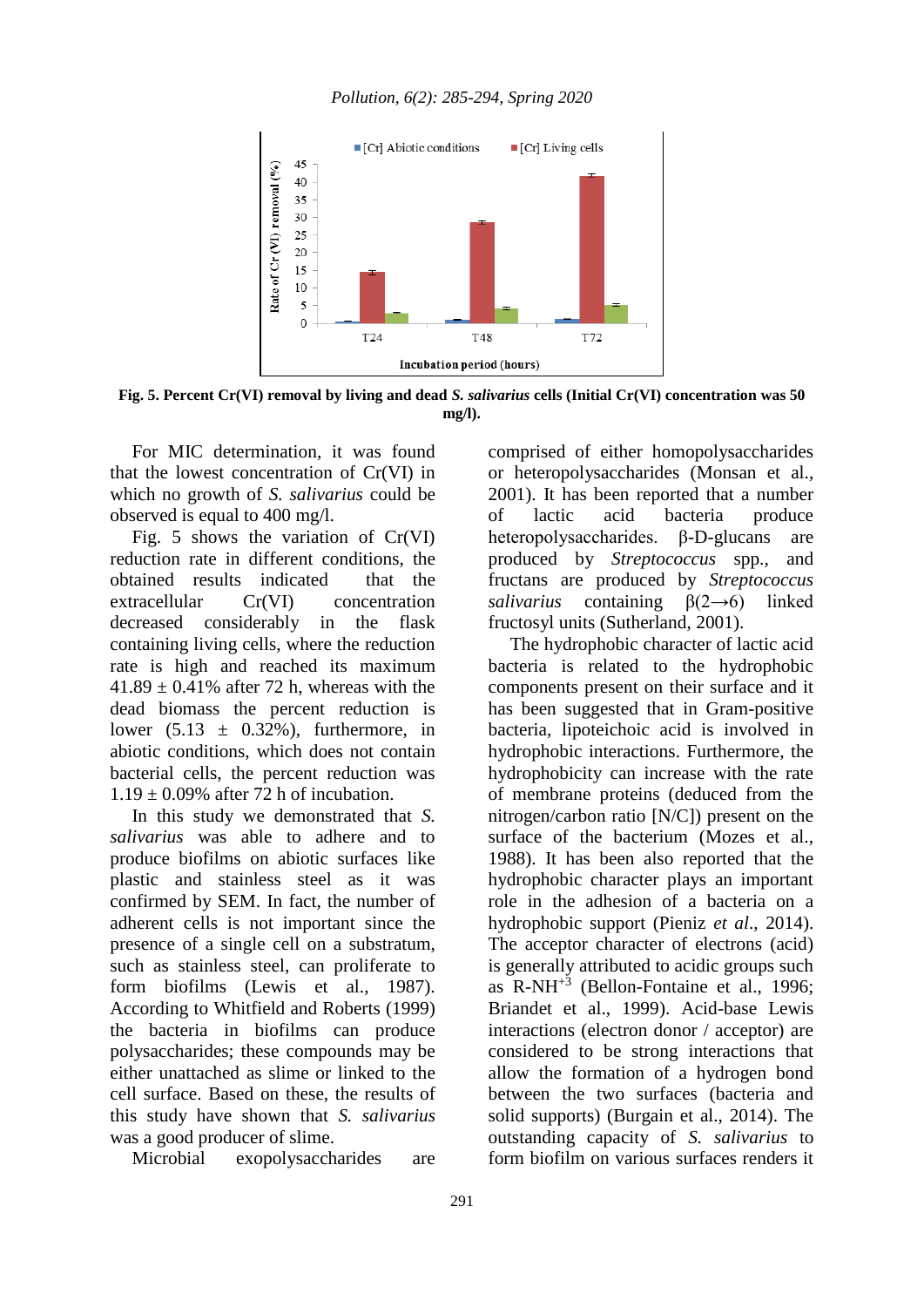a candidate of choice for being used in "biofiltration" processes for remediating metal contaminated effluents.

Results of Cr(VI) MIC indicated that *S. salivarius* is highly tolerant to the toxic metal when compared to other bacteria from the literature, for example Srinath et al. (2002) found that the MIC of Cr(VI) for three *Bacillus* species was equal to 100 mg/L which is lower than our value. It is important to notice that no data on the toxicity of Cr(VI) toward LAB and particularly streptococci is available; this is why our results were only compared to other bacterial Genera.

Concerning the metal removal results, the dead cells were found to fix the metal but the rate was relatively low, this could be due to the low biomass concentration. In the same context, Priya et al. (2013), showed that biosorption of hexavalent chromium by dead biomass of bacteria, algae, molds and yeasts is mainly due to electrostatic interactions between metal ions in the culture medium and microbial cell walls. On the other hand, Schut et al. (2011), examined the ability to accumulate copper of eight *Lactobacillus* species from grapevine in two physiological states of bacteria: live (activated bacteria) and dead, after treatment by heat, they found a considerable degree of Cu (II) adsorption by dead bacteria, however, it was lower compared to biosorption by living cells.

The reduction of chromium by living biomass comprises mainly two mechanisms: the first is independent on bacterial metabolism and includes adsorption where chromium ions are bound to the cell wall components, the second, which is metabolism-dependent and by which chromium ions are transported through the cell membrane is called "bioaccumulation". In this study, living cells where capable of removing higher amounts of Cr(VI), suggesting that both mechanisms are involved in eliminating the metal ions by *S. salivarius*. The role of

EPS in Cr(VI) resistance was reported in other microorganisms; Ozturk and Aslim (2008) found that exposure to elevated concentrations of Cr(VI) affected the composition of EPS produced by *Chroococcus* sp. H4, and that a correlation exists between Cr(VI) resistance and EPS concentration in some cyanobacteria. Furthermore, Rafaat et al. (2016), revealed that *S. thermophilus* was able to remove several heavy metals namely Pb, Cd and As; the rates were 40.5, 25.7 and 38.3 %, respectively, while higher values were obtained with other LABs, used separately or as consortia, in our case the percent removal of Cr(VI) is considered moderate to high.

#### **CONCLUSION**

Based on the obtained results, it could be concluded that *S. thermophilus* is a strong biofilm producer and is able to resist and remove considerable amounts of Cr(VI); both properties are highly recommended for microorganisms to be used in biofiltration of metal-contaminated effluents, however, more in-depth investigations are required to understand the involved mechanisms.

#### **GRANT SUPPORT DETAILS**

This work was supported by the Algerian research project PRFU: D01N01UN180120180002

### **CONFLICT OF INTEREST**

The authors declare that there is not any conflict of interests regarding the publication of this manuscript.

#### **LIFE SCIENCE REPORTING**

No life science threat was practiced in this research.

#### **REFERENCES**

Arena, M.P., Capozzi, V., Spano, G. and Fiocco*,* D. (2017) The potential of lactic acid bacteria to colonize biotic and abiotic surfaces and the investigation of their interactions and mechanisms.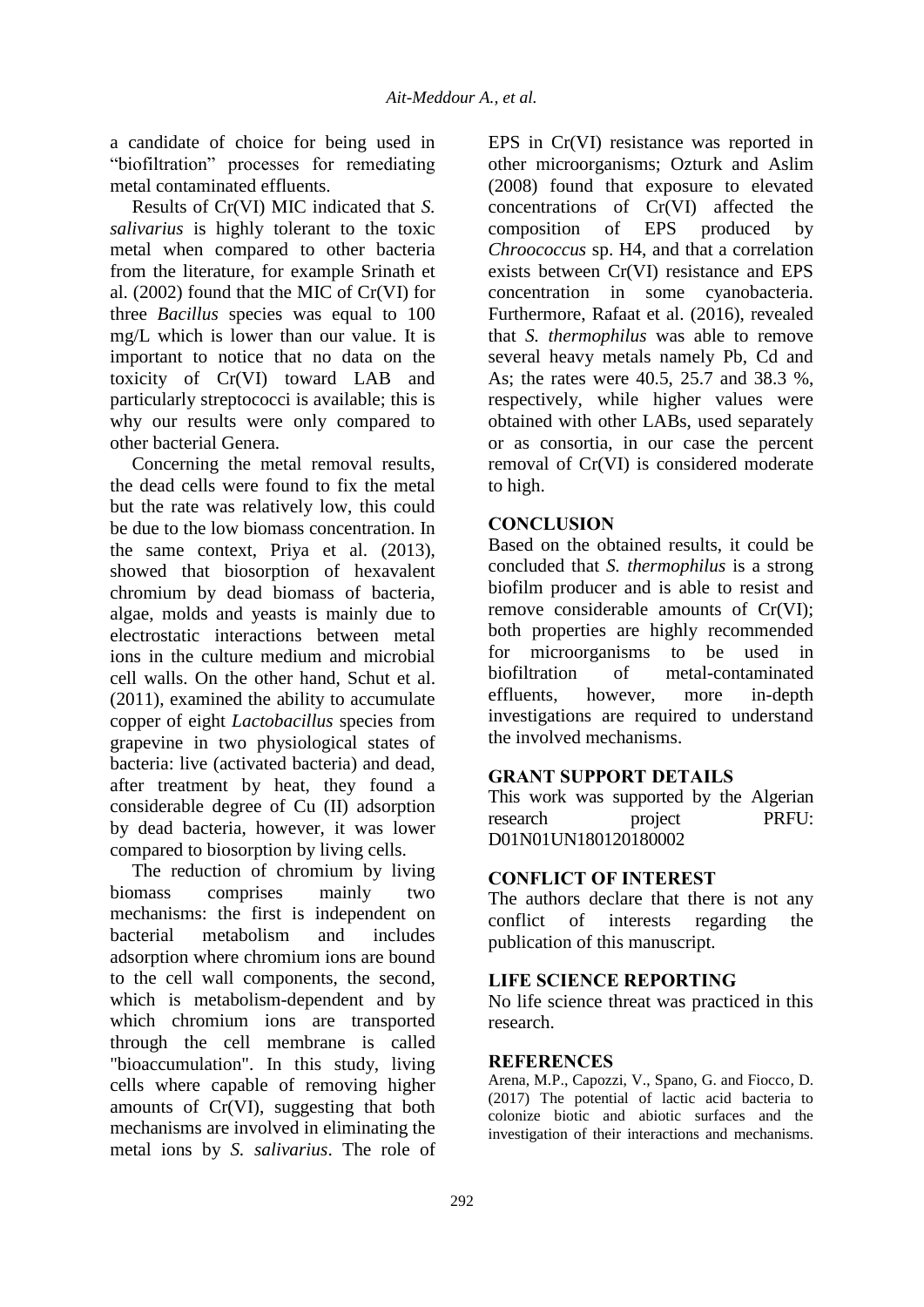Appl. Microbiol. Biotechnol., 101; 2641–2657. https://doi.org/10.1007/s00253-017-8182-z

Bellon-Fontaine, M. N. and Cerf, O. **(**1990). Experimental determination of spreading pressure in solid and liquid vapor systems. J. Adhes. Sci. Technol., 4; 475–480.

Bellon-Fontaine, M. N., Rault, J. and Van Oss, C. J. (1996). Microbial adhesion to solvents: a novel method to determine the electron donor/electron acceptor or Lewis acid-base properties of microbial cells. Colloids Surfaces B, 7; 47–53.

Bhakta, J. N., Ohnishi, K., Munekage, Y. and Iwasaki, K. (2012). Characterization of lactic acid bacteria‐based probiotics as potential heavy metal sorbents. J. Appl. Microbiol., 112(6); 1193-1206. https://doi.org/10.1111/j.1365-2672.2012.05284.x

Bhattacharya, A. and Gupta, A. (2013). Evaluation of *Acinetobacter* sp B9 for Cr (VI) resistance and detoxification with potential application in bioremediation of heavy-metals-rich industrial wastewater. Environ. Sci. Pollut. Res., 20(9); 6628– 6637.

Bilgiç, A., and Çimen, A. (2019). Removal of chromium (VI) from polluted wastewater by chemical modification of silica gel with 4-acetyl-3 hydroxyaniline. RSC Advances, 9(64); 37403- 37414.

Briandet, R., Meylheuc, T., Maher, C. and Bellon-Fontaine, M.N. (1999). *Listeria monocytogenes* Scott A: cell surface charge, hydrophobicity and electron donor and acceptor characteristics under different environmental growth conditions. J. Appl. Environ. Microbiol., 65; 5328-5333.

Burgain, J., Scher, J., Francius, G. and Borges, F. (2014). Lactic acid bacteria in dairy food: Surface characterization and interactions with food matrix components. Adv. Colloid Interface Sci., 213; 21– 35. https://doi.org/10.1016/j.cis.2014.09.005

Caggianiello, G., Kleerebezem, M. and Spano, G. (2016). Exopolysaccharides produced by lactic acid bacteria: from health-promoting benefits to stress tolerance mechanisms. Appl. Microbiol. Biotechnol., 100; 3877–3886. https://doi.org/10.1007/s00253-016-7471-2

Chavant, P., Martinie, B., Meylheuc, T., and Bellon-Fontaine, M.N. (2001). *Listeria monocytogenes* LO28: Surface physicochemical properties and ability to form biofilms at different temperatures and growth phases. Appl. Environ. Microbiol., 68; 728–737.

Christensen, G. D., Simpson, W. A., Bisno, A. L. and Beachey, E. H. (1982). Adherence of slime– producing strains of *Staphylococcus epidermidis* to smooth surfaces. Infect. Immun., 37; 318–26.

Etesami, H. (2018). Bacterial mediated alleviation of heavy metal stress and decreased accumulation of metals in plant tissues: mechanisms and future prospects. Ecotoxicol. Environ. Saf., 147; 175-191. https://doi.org/10.1016/j.ecoenv.2017.08.032

Fleming, H. C. and Wingender, J. (2001). Relevance of microbial extracellular polymeric substances (EPSs) – Part I: Structural and ecological aspects. Water Sci. Technol., 43; 1-8. https://doi.org/10.2166/wst.2001.0326

Fosso-Kankeu, E., Mulaba-Bafubiandi, A. F. (2014). Implication of plants and microbial metalloproteins in the bioremediation of polluted waters: a review. Phys. Chem. Earth, 67; 242-252.

Guo, H., Luo, S., Chen, L. and Xiao, X. (2010). Bioremediation of heavy metals by growing hyperaccumulator endophytic bacterium *Bacillus*  spL14. Bioresour. Technol., 101; 8599–8605. https://doi.org/10.1016/j.biortech.2010.06.085

Hassen, A., Saidi, N., Cherif, M. and Boudabous, A. (1998). Resistance of environmental bacteria to heavy metals. Bioresour. Technol., 64; 7-15.

Kinoshita, H., Sohma, Y., Ohtake, F. and Ishida, M. (2013). Biosorption of heavy metals by lactic acid bacteria and identification of mercury binding protein. Res. Microbiol., 164(7); 701-709. https://doi.org/10.1016/j.resmic.2013.04.004

Leriche, V. and Carpentier, B. (2000). Limitation of adhesion and growth of *Listeria monocytogenes* on stainless steel surfaces by *Staphylococcus sciuri* biofilms. J. Appl. Microbiol., 88; 594–605. https://doi.org/10.1046/j.1365-2672.2000.01000.x

Lewis, S. J., Gilmour, A., Fraser, T. W. and Mccall, R. D. (1987). Scanning electron microscopy of soiled stainless steel inoculated with single bacterial cells. Int. J. Food Microbiol., 4; 279–284. https://doi.org/10.1016/0168-1605(87)90002-X

Mathur, T., Singhal, S., Khan, S. and Upadhyay, D.J. (2006). Detection of biofilm formation among the clinical isolates of *Staphylococci*: an evaluation of three different screening methods. Indian J. Medical Microbiol., 24; 25-9. http://dx.doi.org/10.4103/0255-0857.19890

Monsan, P., Bozonn, E. T., Albenn, E. C. and Joucla, G. (2001). Homopolysaccharides from lactic acid bacteria. Int. Dairy J., 11; 675. https://doi.org/10.1016/S0958-6946(01)00113-3

Mozes, N., Léonard, A. J. and Rouxhet, P. G. **(**1988). On the relations between the elemental surface composition of yeasts and bacteria and their